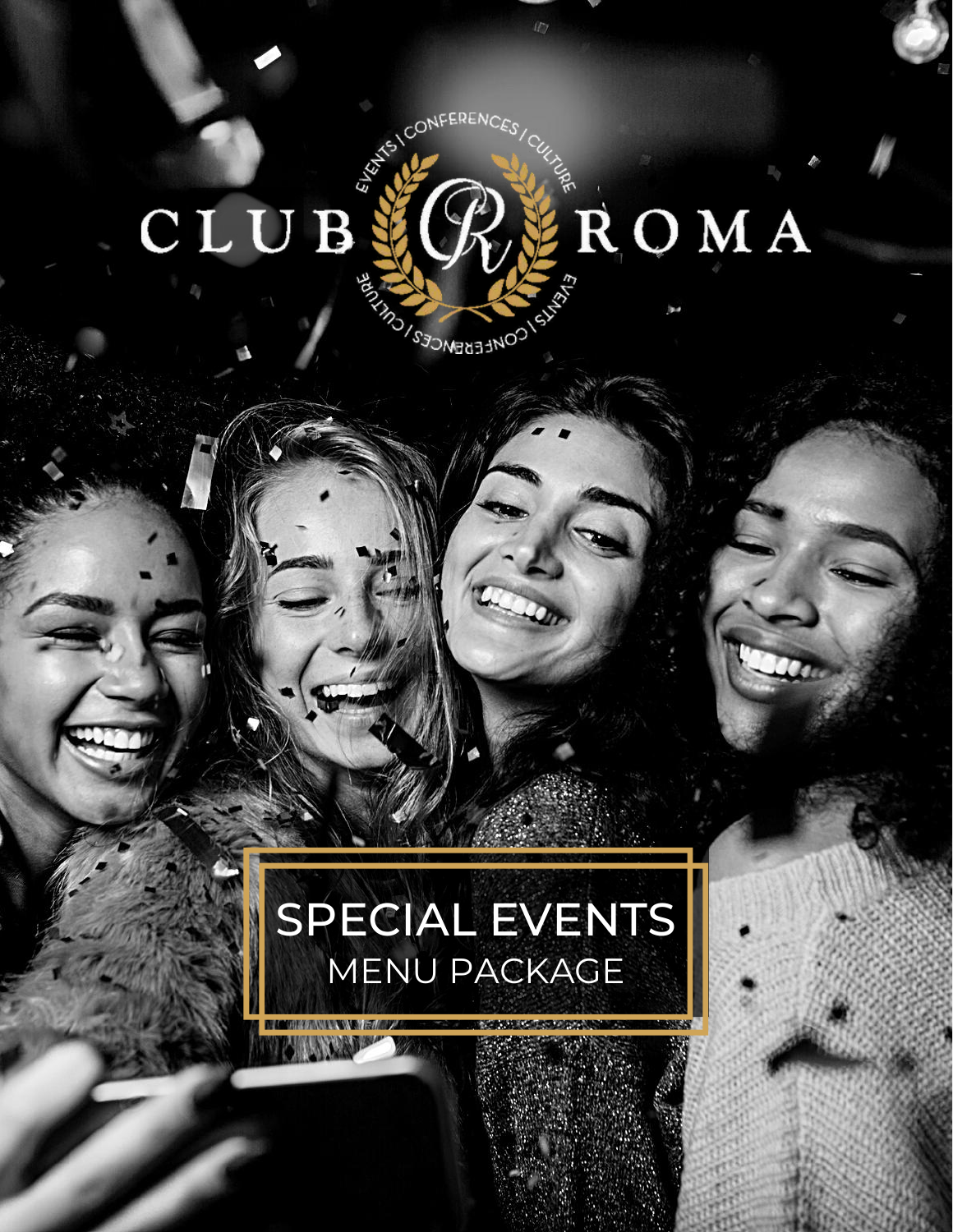# SPECIAL EVENTS MENU PACKAGE

All prices are subject to tax and gratuity

Host your next event at Club Roma! Whether you're hosting a private lunch, planning a birthday celebration, a baby shower, dinner or cocktail reception we have menu package options for every special event.

#### CLUB ROMA ROOM RENTAL FEES

Anziani | Gemini B | La Terrazza | Lounge \$250 per booking

Gemini A | Starlight | Pavilion \$500 per booking



### INCLUDED WITH YOUR SPECIAL EVENT:

Chiavari chairs

Round tables with linen

Choose from 28 napkin colours including black, white, ivory, pink, teal and more

**Centerpieces** 

State-of-the-art audio system

Plug and play music system

Podium

Ceiling-mounted screen

LED projector

Cordless microphone Ample on site parking Coat check

SOCAN fee

# BEVERAGE PACKAGE (price per person)

Coffee and Tea Only \$2 | Coffee, Tea, Pop and Juice \$5

### CASH BAR PRICES (if applicable)

Beer and mixed drinks  $$6-$8$  | Wine by the glass  $$7$  | Bottled wine  $$26 - $40$  per bottle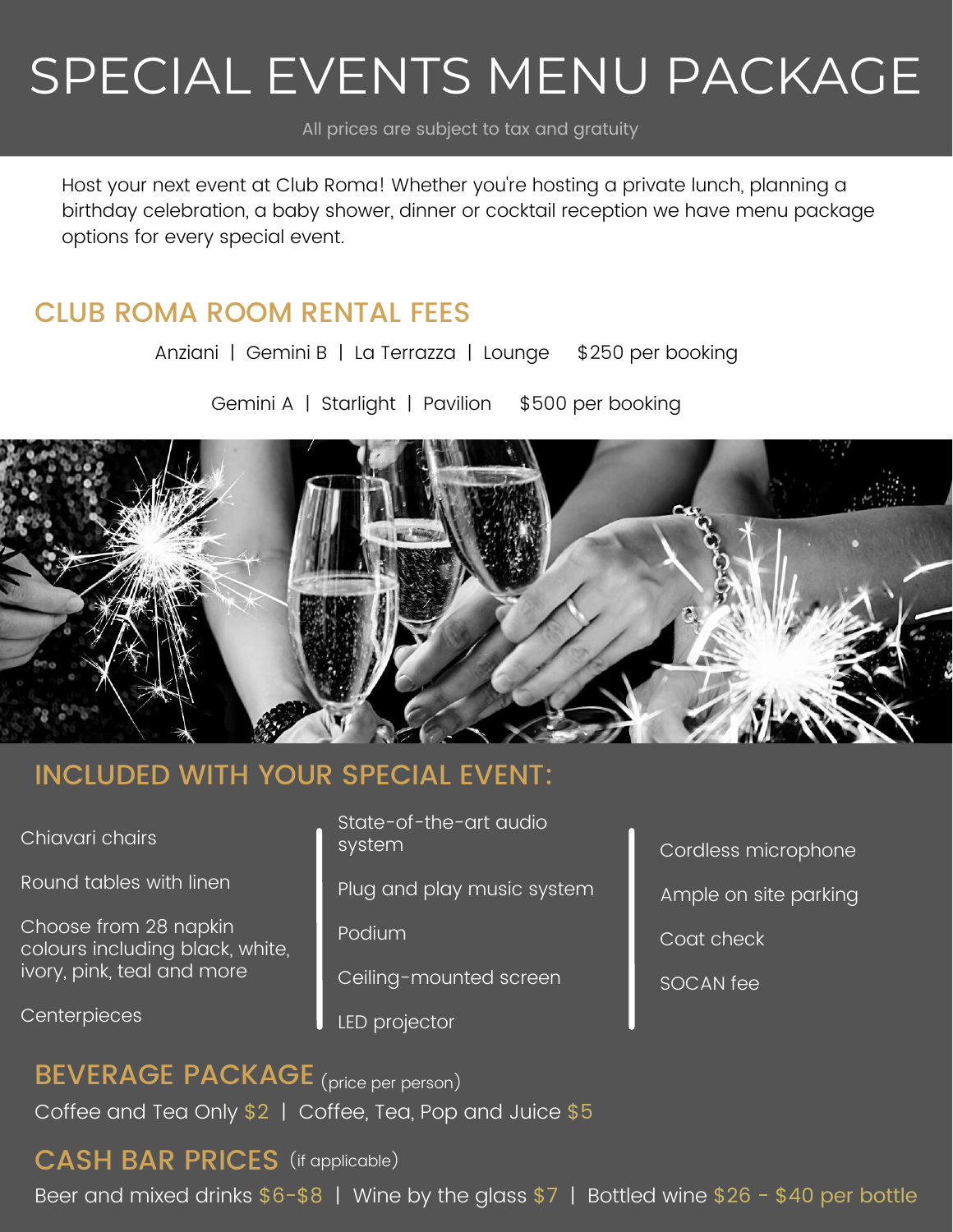# P L A T E D M E N U O P T I O N S

#### CHOOSE FROM ONE OF OUR SPECIALTY MENUS OR CUSTOMIZE YOUR EVENT AND MIX AND MATCH YOUR FAVOURITE ITEMS!

# PLATED BRONZE MENU

Garlic Breadsticks OR Assorted Dinner Rolls with Butter

Caesar OR House Salad

Club Roma's Home-made Lasagna

Ice Cream Bombette OR Ice Cream Crepes with Berries



Garlic Breadsticks OR Assorted Dinner Rolls with Butter

Caesar OR House Salad

Chicken Parmesan with Penne Marinara OR Vodka Sauce

New York Style Cheesecake with Strawberry Cinnamon Topping



# **PLATED** GOLD MENU



Assorted Dinner Rolls with Butter

Baby Spinach Salad with Oranges, Plums, Red Onions, Spiced Pecans, and Goat Cheese

Maple Mustard Glazed Atlantic Salmon with Stir-fried Vegetables, Basmati Rice and a Rhubarb Drizzle

Tiramisu

### PLATED PLATINUM MENU

Assorted Dinner Rolls with Butter | Individual Antipasto Plate

ONE Main Chicken Option

#### Choose one:

- Caprese Stuffed Chicken Supreme with a Roma Tomato Garlic Sauté, Seasonal Vegetables and Dauphinoise Potatoes.
- Smoked Bacon Wrapped Chicken Supreme topped with Marsala Sauce, Seasonal Vegetables and Dauphinoise Potatoes.
- Tuscan Chicken stuffed with Prosciutto, Spinach, Asiago, Roasted Red Peppers and Goats Cheese topped with Pesto Cream Sauce, Seasonal Vegetables and Dauphinoise Potatoes.

Triple Chocolate Mousse OR Chocolate Raspberry Mousse Tower

#### PLATED PLATINUM PLUS

Assorted Dinner Rolls with Butter | Individual Antipasto Plate

Harissa Glazed AAA Roasted Sirloin with BBQ Demi Jus served with Roasted Garlic and Scallion Mashed Potatoes and Seasonal Vegetables.

Triple Chocolate Mousse OR Chocolate Raspberry Mousse Tower



### PLATED UPGRADES

6oz AAA Beef Tenderloin - \$10.00 per person 10oz Frenched Choice Veal Chop - \$7.00 per person 10oz AAA Ribeye Steak - \$11.00 per person 10oz AAA Prime Rib - \$9.00 per person



\$39 per person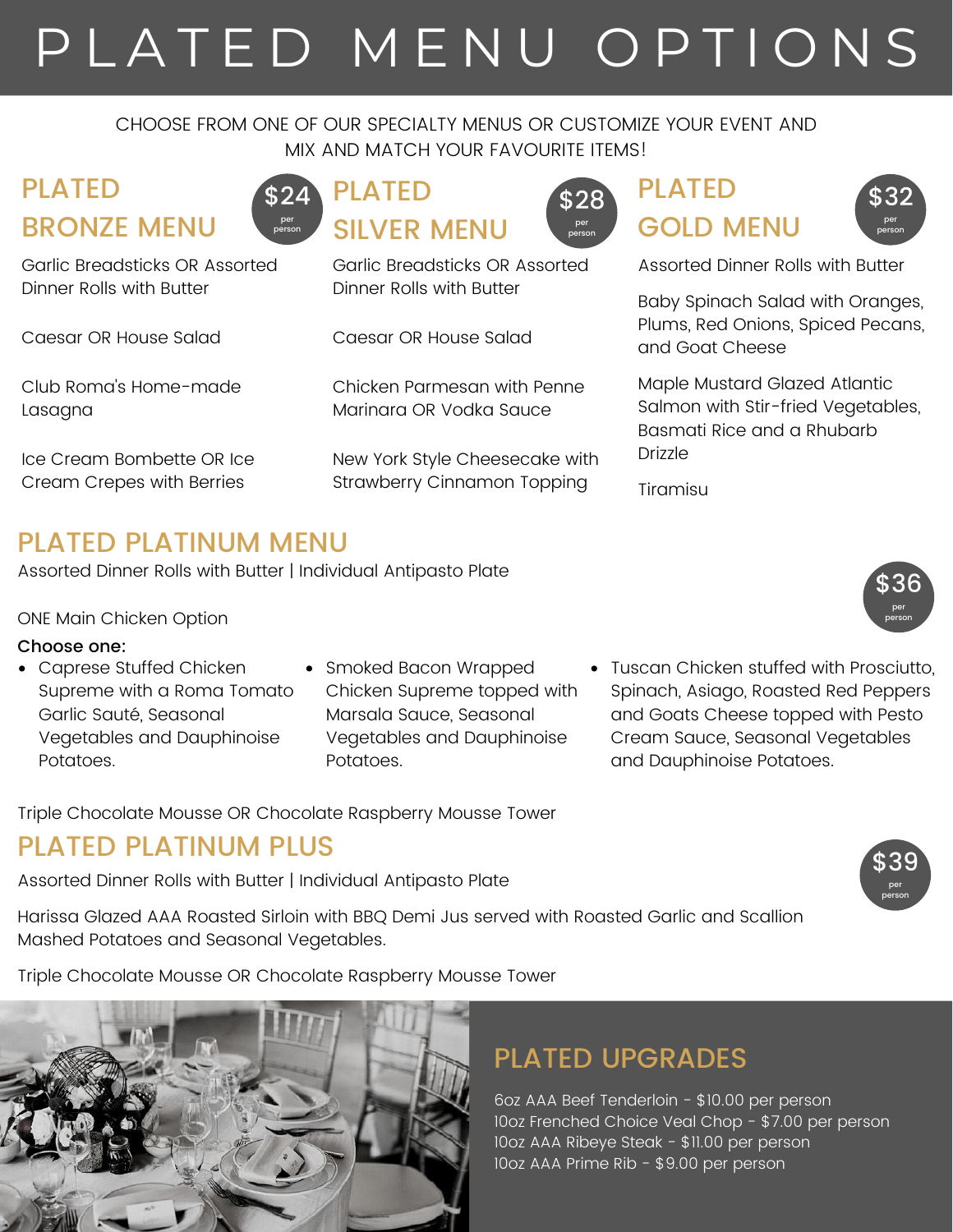# FAMILY STYLE MENU OPTIONS



CHOOSE FROM ANY OF OUR FAMILY STYLE MENUS & LET US HELP YOU CUSTOMIZE YOUR EVENT

# FAMILY STYLE BRONZE MENU



Assorted Dinner Rolls with Butter

Family Style House Salad

Family Style Penne OR Farfalle Choose one Sauce:

- Marinara
- Alfredo
- Vodka

Family Style Meatballs & Italian Sausage

Ice Cream Bombette or Ice Cream Crepe

# FAMILY STYLE SILVER MENU



Assorted Dinner Rolls with Butter

Family Style House OR Caesar Salad

Family Style Penne OR Farfalle Choose one sauce: Marinara, Alfredo OR Vodka

Family Style Chicken - Choose One:

- Grilled Chicken with Roasted Red Pepper Coulis
- Chicken Cutlet with Lemon Butter Sauce
- Chicken Parmesan

Family Style Roasted Potatoes and Seasonal Vegetables

Chocolate Tartufo for Dessert

\$35 per person

### FAMILY STYLE GOLD MENU

Assorted Dinner Rolls with Butter Family Style Mixed Green or Caesar Salad

Family Style Penne or Farfalle Choose one sauce: Marinara, Alfredo or Vodka

Two Proteins served with Roasted Potatoes and Seasonal Vegetables

- 1) Family Style Harissa Glazed Roasted Sirloin of Beef with a BBQ Demi Jus
- 2) Choose One Chicken Family Style Option:
	- Grilled Chicken with Roasted Red Pepper Coulis
	- Chicken Cutlet with Lemon Butter Sauce
	- Herb Roasted 9-Cut Chicken with a Caramelized Onion Jus

Individual Plated Tiramisu OR Triple Chocolate Mousse Tower

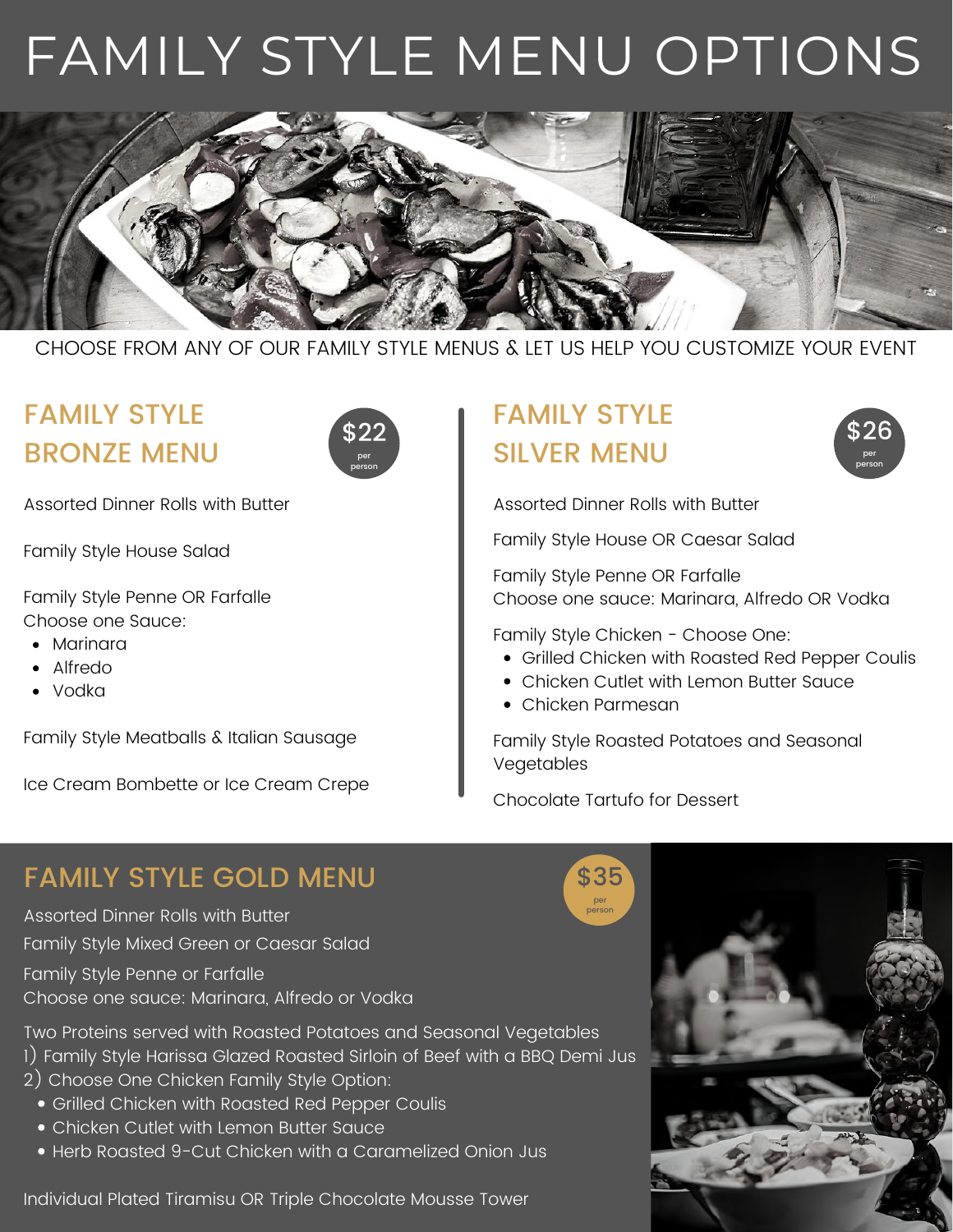# BUFFET MENU OPTIONS

#### CHOOSE FROM OUR CLASSIC MENUS AND LET US HELP YOU CUSTOMIZE YOUR EVENT

#### RUBY BUFFET MENU

- Garlic Breadsticks
- Caesar Salad
- Caprese Salad
- Penne Marinara
- Chicken Parmesan
- Seasonal Vegetables
- Roasted Potatoes
- Assorted Cookies, Mini Cheesecakes and Pastries

# SAPPHIRE BUFFET MENU



- Assorted Dinner Rolls and Butter
- House Salad
- Caesar Salad
- Penne Primavera
- Italian Sausage and Meatballs
- Grilled Chicken
- Seasonal Vegetables
- Roasted Potatoes
- Assorted Italian Pastries, Assorted Tarts and Dessert Squares

Both buffet options require a minimum number of 35 guests

### ROSE BUFFET MENU



- Assorted Dinner Rolls and Butter
- House salad
- Marinated Bean Salad
- Club Roma's House-made Lasagna
- Southwestern Buttermilk Roasted 9-cut Chicken with Caramelized Onion Jus
- Roasted Potatoes
- Seasonal Vegetables
- Assorted Italian Pastries, Assorted Tarts and Dessert Squares

(Minimum number of people to order the Rose Buffet Menu: 25 people)

## EMERALD BUFFET MENU



- Assorted Dinner Rolls and Butter
- House salad
- Couscous Salad
- Penne OR Farfalle Alfredo
- Harissa BBQ Glazed Roasted Sirloin with BBQ Demi and Mushrooms
- Roasted Garlic and Scallion Mashed **Potatoes**
- Seasonal Vegetables
- Assorted Cakes, Pies and Pastries

(Minimum number of people to order the Emerald Buffet Menu: 50 people)

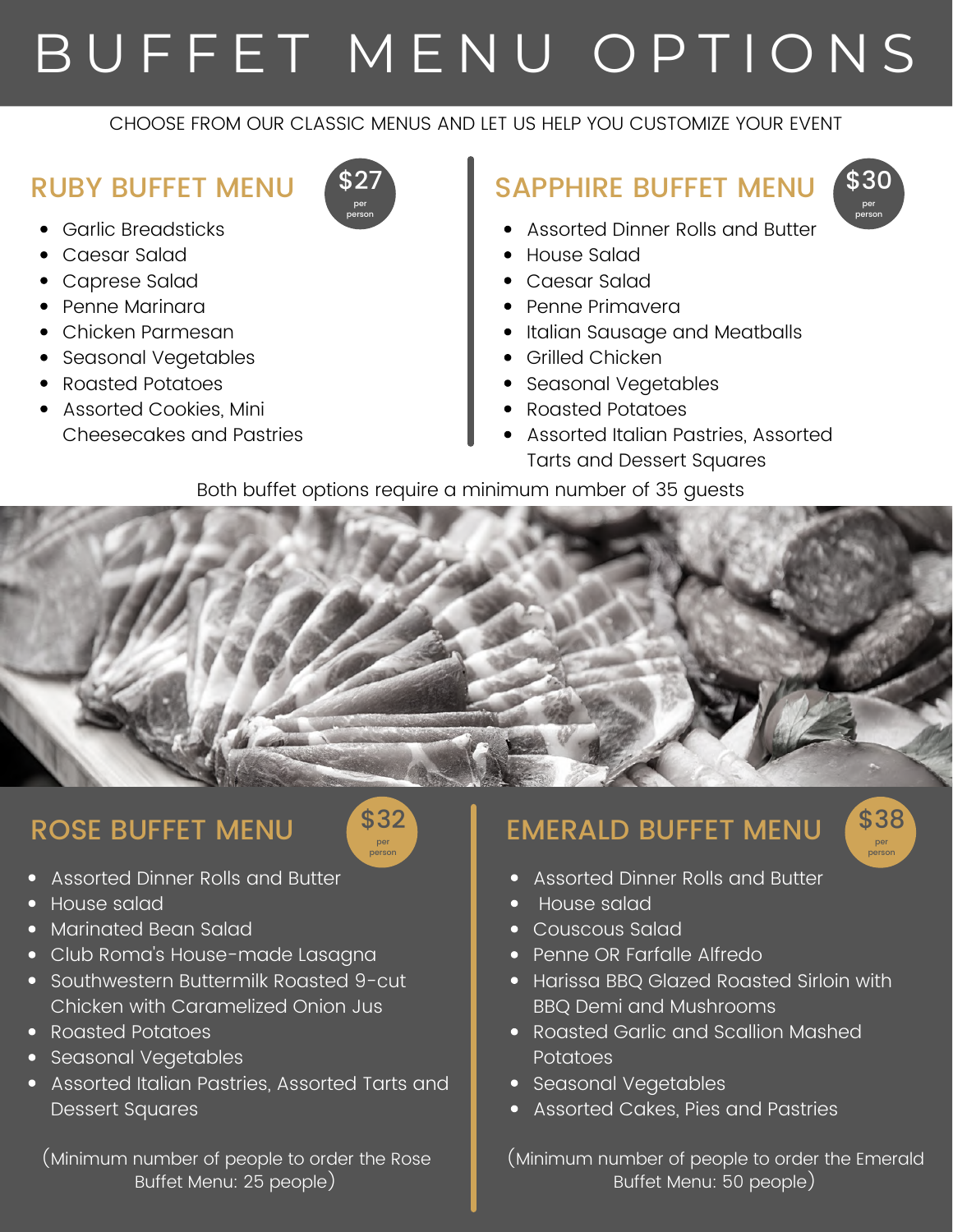# M E N U A D D - O N

### PLATED & FAMILY STYLE MENU ADD-ONS

#### Plated Add-On options to any of our menu packages:

- Meatballs and Sausage \$3.00 per person
- Adding an individual Antipasto Plate \$6.50 per person

#### Soups:

- Straciatella \$3.00 per person
- Smoked Chicken Chipotle Chowder \$3.00 per person
- Italian Sausage and Bean Soup \$3.00 per person

#### Adding a Pasta Course to any Plated or Family Style Package - \$3.00 per person

Penne OR Farfalle Pasta with your choice of sauce

- Marinara
- Alfredo
- Vodka

#### Pasta Options for Plated Only:

Meat, Cheese and Spinach Rotolo (pinwheel) with Marinara or Alfredo. - \$4.00 per person

#### Family Style Add-On options to any of our menu packages:

• Meatballs and Sausage - \$3.00 per person

#### Hors D'oeuvre Tower on the tables when your guests arrive - \$6.50 per person Your choice of 5 Hors D'oeuvres from the following list:

Vegetable Spring Rolls, Caprese Skewers, Chicken Satays, Mini Spicy Meatballs, Apple and Brie Tarts, Buffalo Cauliflower Bites, Bruschetta in Phyllo Crisp and Breaded Scallops.



#### BUFFET MENU ADD-ON OPTIONS

Additional Add-Ons for our Buffet Menus:

- Assorted Imported and Domestic Cheese Board \$5.00 per person
- Charcuterie Board \$5.00 per person
- Adding a second Chicken/Fish Protein \$ 4.00 per person
- Assorted Crudité with Dips and Hummus \$3.00 per person

#### Any of the following Soup Options can be added to your Buffet or substituted for one of your Salad Options included in our Packages.

- Straciatella \$3.00 per person
- Smoked Chicken Chipotle Chowder \$3.00 per person
- Italian Sausage and Bean Soup \$3.00 per person